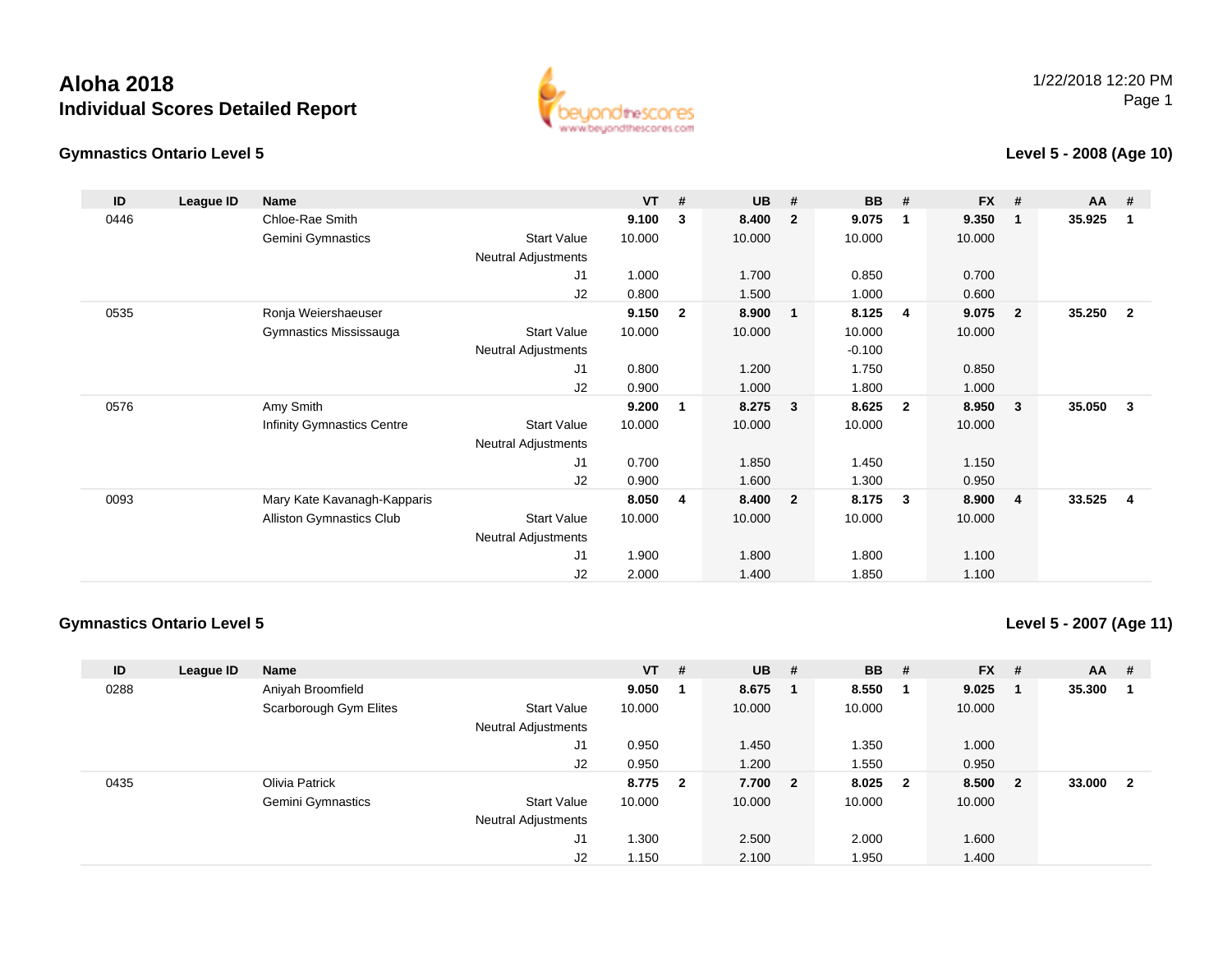

### **Gymnastics Ontario Level 5**

### **Level 5 - 2006 (Age 12)**

| Lola Roux<br>9.325<br>$\mathbf{2}$<br>7.725<br>9.350<br>36.075<br>0441<br>8<br>9.675<br>$\mathbf{1}$<br>$\mathbf{1}$<br>$\mathbf{1}$<br>Gemini Gymnastics<br><b>Start Value</b><br>10.000<br>10.000<br>10.000<br>10.000<br><b>Neutral Adjustments</b><br>J <sub>1</sub><br>0.650<br>2.350<br>0.350<br>0.650<br>J2<br>0.700<br>2.200<br>0.300<br>0.650<br>Sofia Bucholski<br>0385<br>9.025<br>8.800<br>$\overline{\phantom{0}}$<br>8.575<br>$\overline{4}$<br>9.175<br>35.575<br>$\overline{2}$<br>$\overline{4}$<br>$\overline{2}$<br>Gemini Gymnastics<br><b>Start Value</b><br>10.000<br>10.000<br>10.000<br>10.000<br>Neutral Adjustments<br>J <sub>1</sub><br>0.900<br>1.200<br>1.500<br>0.850<br>J2<br>1.050<br>1.200<br>1.350<br>0.800<br>Rachel Butcher<br>8.675<br>8.450<br>9.375<br>${\bf 5}$<br>35.450<br>0084<br>6<br>$6\phantom{1}6$<br>$\overline{2}$<br>8.950<br>$\mathbf{3}$<br><b>Start Value</b><br>10.000<br>10.000<br>10.000<br>Alliston Gymnastics Club<br>10.000<br><b>Neutral Adjustments</b><br>1.350<br>1.700<br>0.550<br>1.000 | ID | <b>League ID</b> | <b>Name</b> |    | <b>VT</b> | # | <b>UB</b> | # | <b>BB</b> | # | <b>FX</b> | # | <b>AA</b> | # |
|---------------------------------------------------------------------------------------------------------------------------------------------------------------------------------------------------------------------------------------------------------------------------------------------------------------------------------------------------------------------------------------------------------------------------------------------------------------------------------------------------------------------------------------------------------------------------------------------------------------------------------------------------------------------------------------------------------------------------------------------------------------------------------------------------------------------------------------------------------------------------------------------------------------------------------------------------------------------------------------------------------------------------------------------------------|----|------------------|-------------|----|-----------|---|-----------|---|-----------|---|-----------|---|-----------|---|
|                                                                                                                                                                                                                                                                                                                                                                                                                                                                                                                                                                                                                                                                                                                                                                                                                                                                                                                                                                                                                                                         |    |                  |             |    |           |   |           |   |           |   |           |   |           |   |
|                                                                                                                                                                                                                                                                                                                                                                                                                                                                                                                                                                                                                                                                                                                                                                                                                                                                                                                                                                                                                                                         |    |                  |             |    |           |   |           |   |           |   |           |   |           |   |
|                                                                                                                                                                                                                                                                                                                                                                                                                                                                                                                                                                                                                                                                                                                                                                                                                                                                                                                                                                                                                                                         |    |                  |             |    |           |   |           |   |           |   |           |   |           |   |
|                                                                                                                                                                                                                                                                                                                                                                                                                                                                                                                                                                                                                                                                                                                                                                                                                                                                                                                                                                                                                                                         |    |                  |             |    |           |   |           |   |           |   |           |   |           |   |
|                                                                                                                                                                                                                                                                                                                                                                                                                                                                                                                                                                                                                                                                                                                                                                                                                                                                                                                                                                                                                                                         |    |                  |             |    |           |   |           |   |           |   |           |   |           |   |
|                                                                                                                                                                                                                                                                                                                                                                                                                                                                                                                                                                                                                                                                                                                                                                                                                                                                                                                                                                                                                                                         |    |                  |             |    |           |   |           |   |           |   |           |   |           |   |
|                                                                                                                                                                                                                                                                                                                                                                                                                                                                                                                                                                                                                                                                                                                                                                                                                                                                                                                                                                                                                                                         |    |                  |             |    |           |   |           |   |           |   |           |   |           |   |
|                                                                                                                                                                                                                                                                                                                                                                                                                                                                                                                                                                                                                                                                                                                                                                                                                                                                                                                                                                                                                                                         |    |                  |             |    |           |   |           |   |           |   |           |   |           |   |
|                                                                                                                                                                                                                                                                                                                                                                                                                                                                                                                                                                                                                                                                                                                                                                                                                                                                                                                                                                                                                                                         |    |                  |             |    |           |   |           |   |           |   |           |   |           |   |
|                                                                                                                                                                                                                                                                                                                                                                                                                                                                                                                                                                                                                                                                                                                                                                                                                                                                                                                                                                                                                                                         |    |                  |             |    |           |   |           |   |           |   |           |   |           |   |
|                                                                                                                                                                                                                                                                                                                                                                                                                                                                                                                                                                                                                                                                                                                                                                                                                                                                                                                                                                                                                                                         |    |                  |             |    |           |   |           |   |           |   |           |   |           |   |
|                                                                                                                                                                                                                                                                                                                                                                                                                                                                                                                                                                                                                                                                                                                                                                                                                                                                                                                                                                                                                                                         |    |                  |             |    |           |   |           |   |           |   |           |   |           |   |
|                                                                                                                                                                                                                                                                                                                                                                                                                                                                                                                                                                                                                                                                                                                                                                                                                                                                                                                                                                                                                                                         |    |                  |             |    |           |   |           |   |           |   |           |   |           |   |
|                                                                                                                                                                                                                                                                                                                                                                                                                                                                                                                                                                                                                                                                                                                                                                                                                                                                                                                                                                                                                                                         |    |                  |             | J1 |           |   |           |   |           |   |           |   |           |   |
| J2<br>1.300<br>1.400<br>0.700<br>1.100                                                                                                                                                                                                                                                                                                                                                                                                                                                                                                                                                                                                                                                                                                                                                                                                                                                                                                                                                                                                                  |    |                  |             |    |           |   |           |   |           |   |           |   |           |   |
| 8.800<br>5<br>8.575<br>$\overline{\mathbf{3}}$<br>9.125<br>$\overline{\mathbf{3}}$<br>8.825<br>6<br>35.325<br>$\overline{4}$<br>0067<br>Natalie Sydie                                                                                                                                                                                                                                                                                                                                                                                                                                                                                                                                                                                                                                                                                                                                                                                                                                                                                                   |    |                  |             |    |           |   |           |   |           |   |           |   |           |   |
| <b>Pulsars Gymnastics Club</b><br><b>Start Value</b><br>10.000<br>10.000<br>10.000<br>10.000                                                                                                                                                                                                                                                                                                                                                                                                                                                                                                                                                                                                                                                                                                                                                                                                                                                                                                                                                            |    |                  |             |    |           |   |           |   |           |   |           |   |           |   |
| <b>Neutral Adjustments</b>                                                                                                                                                                                                                                                                                                                                                                                                                                                                                                                                                                                                                                                                                                                                                                                                                                                                                                                                                                                                                              |    |                  |             |    |           |   |           |   |           |   |           |   |           |   |
| 1.100<br>J <sub>1</sub><br>1.450<br>0.850<br>1.150                                                                                                                                                                                                                                                                                                                                                                                                                                                                                                                                                                                                                                                                                                                                                                                                                                                                                                                                                                                                      |    |                  |             |    |           |   |           |   |           |   |           |   |           |   |
| J2<br>1.300<br>1.400<br>0.900<br>1.200<br>Ella Damiano<br>9.350<br>5                                                                                                                                                                                                                                                                                                                                                                                                                                                                                                                                                                                                                                                                                                                                                                                                                                                                                                                                                                                    |    |                  |             |    |           |   |           |   |           |   |           |   |           |   |
| 8.500<br>5<br>35.325<br>0393<br>$\mathbf{1}$<br>8.325<br>9.150<br>$\mathbf{3}$<br>$\overline{4}$                                                                                                                                                                                                                                                                                                                                                                                                                                                                                                                                                                                                                                                                                                                                                                                                                                                                                                                                                        |    |                  |             |    |           |   |           |   |           |   |           |   |           |   |
| Gemini Gymnastics<br><b>Start Value</b><br>10.000<br>10.000<br>10.000<br>10.000<br>$-0.100$                                                                                                                                                                                                                                                                                                                                                                                                                                                                                                                                                                                                                                                                                                                                                                                                                                                                                                                                                             |    |                  |             |    |           |   |           |   |           |   |           |   |           |   |
| <b>Neutral Adjustments</b><br>0.600<br>1.600<br>1.600<br>0.900<br>J1                                                                                                                                                                                                                                                                                                                                                                                                                                                                                                                                                                                                                                                                                                                                                                                                                                                                                                                                                                                    |    |                  |             |    |           |   |           |   |           |   |           |   |           |   |
| J2<br>0.700<br>1.550<br>1.400<br>0.800                                                                                                                                                                                                                                                                                                                                                                                                                                                                                                                                                                                                                                                                                                                                                                                                                                                                                                                                                                                                                  |    |                  |             |    |           |   |           |   |           |   |           |   |           |   |
| 0149<br>Kaitlyn Porembschi<br>9.325<br>$\overline{2}$<br>8.600<br>$\overline{2}$<br>7.750<br>6<br>34.775<br>5<br>9.100<br>$\overline{\mathbf{4}}$                                                                                                                                                                                                                                                                                                                                                                                                                                                                                                                                                                                                                                                                                                                                                                                                                                                                                                       |    |                  |             |    |           |   |           |   |           |   |           |   |           |   |
| <b>Start Value</b><br>10.000<br>10.000<br>Birchmount<br>10.000<br>10.000                                                                                                                                                                                                                                                                                                                                                                                                                                                                                                                                                                                                                                                                                                                                                                                                                                                                                                                                                                                |    |                  |             |    |           |   |           |   |           |   |           |   |           |   |
| Neutral Adjustments                                                                                                                                                                                                                                                                                                                                                                                                                                                                                                                                                                                                                                                                                                                                                                                                                                                                                                                                                                                                                                     |    |                  |             |    |           |   |           |   |           |   |           |   |           |   |
| 0.650<br>1.600<br>2.200<br>0.950<br>J1                                                                                                                                                                                                                                                                                                                                                                                                                                                                                                                                                                                                                                                                                                                                                                                                                                                                                                                                                                                                                  |    |                  |             |    |           |   |           |   |           |   |           |   |           |   |
| 0.700<br>1.200<br>J2<br>2.300<br>0.850                                                                                                                                                                                                                                                                                                                                                                                                                                                                                                                                                                                                                                                                                                                                                                                                                                                                                                                                                                                                                  |    |                  |             |    |           |   |           |   |           |   |           |   |           |   |
| Emma McQuaid<br>34.125<br>0285<br>9.075<br>3<br>8.550<br>7.550<br>$\overline{7}$<br>8.950<br>5<br>6<br>$\overline{\mathbf{4}}$                                                                                                                                                                                                                                                                                                                                                                                                                                                                                                                                                                                                                                                                                                                                                                                                                                                                                                                          |    |                  |             |    |           |   |           |   |           |   |           |   |           |   |
| <b>Start Value</b><br>10.000<br>10.000<br>10.000<br>Scarborough Gym Elites<br>10.000                                                                                                                                                                                                                                                                                                                                                                                                                                                                                                                                                                                                                                                                                                                                                                                                                                                                                                                                                                    |    |                  |             |    |           |   |           |   |           |   |           |   |           |   |
| <b>Neutral Adjustments</b>                                                                                                                                                                                                                                                                                                                                                                                                                                                                                                                                                                                                                                                                                                                                                                                                                                                                                                                                                                                                                              |    |                  |             |    |           |   |           |   |           |   |           |   |           |   |
| J1<br>0.850<br>1.600<br>2.400<br>1.000                                                                                                                                                                                                                                                                                                                                                                                                                                                                                                                                                                                                                                                                                                                                                                                                                                                                                                                                                                                                                  |    |                  |             |    |           |   |           |   |           |   |           |   |           |   |
| J2<br>1.000<br>1.300<br>2.500<br>1.100                                                                                                                                                                                                                                                                                                                                                                                                                                                                                                                                                                                                                                                                                                                                                                                                                                                                                                                                                                                                                  |    |                  |             |    |           |   |           |   |           |   |           |   |           |   |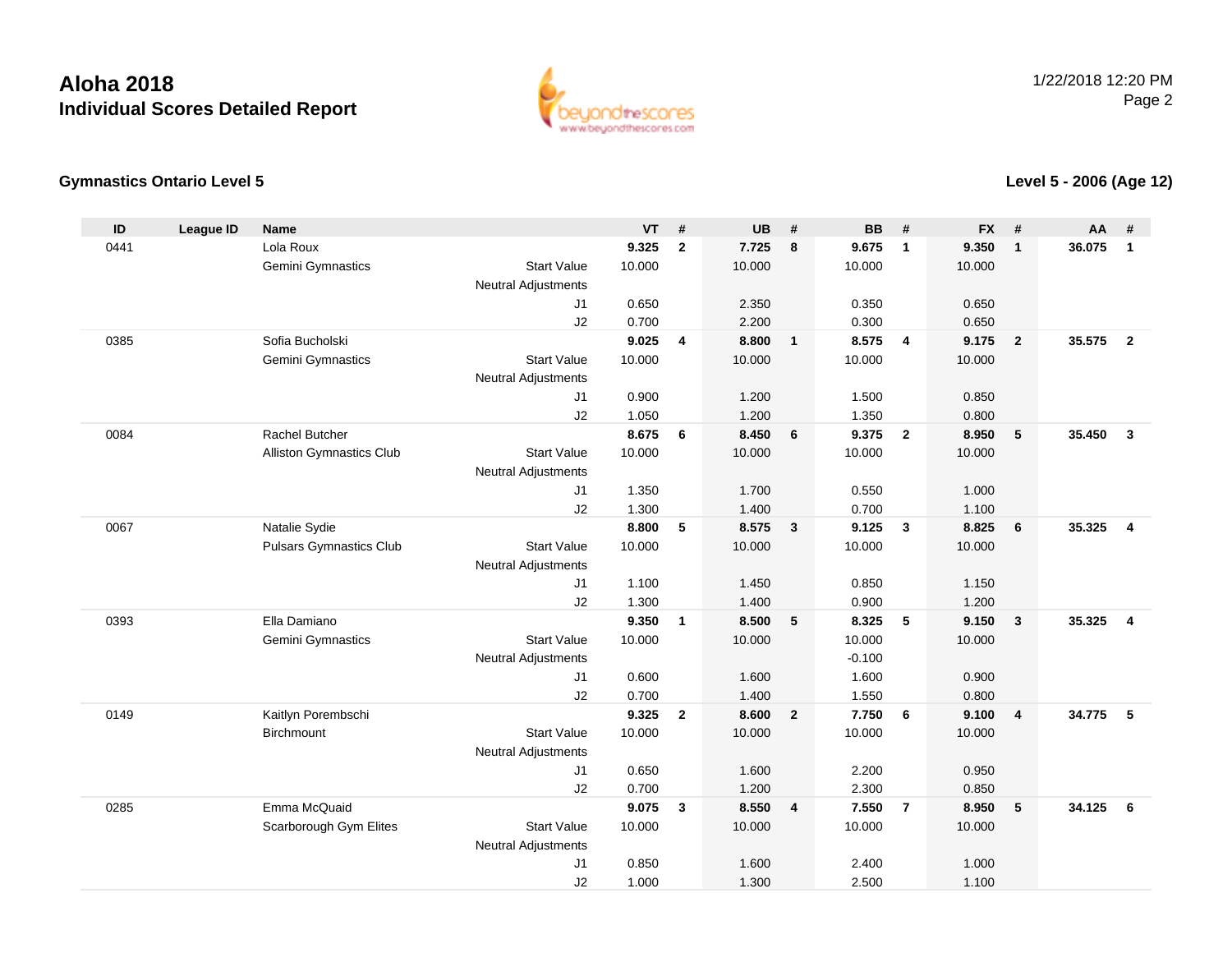

| 0016 | Abigail Croswell               |                            | <b>X.XXX</b> | $-$ | 8.050  | <b>X.XXX</b> | $\overline{\phantom{a}}$ | <b>X.XXX</b> | $\sim$ | 8.050 |  |
|------|--------------------------------|----------------------------|--------------|-----|--------|--------------|--------------------------|--------------|--------|-------|--|
|      | <b>Pulsars Gymnastics Club</b> | Start Value                |              |     | 10.000 |              |                          |              |        |       |  |
|      |                                | <b>Neutral Adjustments</b> |              |     |        |              |                          |              |        |       |  |
|      |                                | J1                         |              |     | 2.100  |              |                          |              |        |       |  |
|      |                                | J <sub>2</sub>             |              |     | .800   |              |                          |              |        |       |  |

### **Gymnastics Ontario Level 5**

**Level 5 - 2005 (Age 13)**

| ID   | League ID | <b>Name</b>                       |                            | VT     | #              | <b>UB</b> | #              | <b>BB</b> | #               | <b>FX</b> | #              | AA #   |                |
|------|-----------|-----------------------------------|----------------------------|--------|----------------|-----------|----------------|-----------|-----------------|-----------|----------------|--------|----------------|
| 0424 |           | Faith McHardy                     |                            | 9.150  | 4              | 9.075     | $\overline{2}$ | 9.600     | $\mathbf{1}$    | 9.500     | $\mathbf{1}$   | 37.325 | $\mathbf{1}$   |
|      |           | Gemini Gymnastics                 | <b>Start Value</b>         | 10.000 |                | 10.000    |                | 10.000    |                 | 10.000    |                |        |                |
|      |           |                                   | <b>Neutral Adjustments</b> |        |                |           |                | $-0.100$  |                 |           |                |        |                |
|      |           |                                   | J1                         | 0.800  |                | 0.850     |                | 0.200     |                 | 0.400     |                |        |                |
|      |           |                                   | J2                         | 0.900  |                | 1.000     |                | 0.400     |                 | 0.600     |                |        |                |
| 0578 |           | <b>Lauren Smith</b>               |                            | 9.200  | 3              | 9.125     | $\mathbf{1}$   | 9.150     | $\overline{2}$  | 9.350     | $\overline{2}$ | 36.825 | $\overline{2}$ |
|      |           | <b>Infinity Gymnastics Centre</b> | <b>Start Value</b>         | 10.000 |                | 10.000    |                | 10.000    |                 | 10.000    |                |        |                |
|      |           |                                   | <b>Neutral Adjustments</b> |        |                |           |                | $-0.100$  |                 |           |                |        |                |
|      |           |                                   | J1                         | 0.800  |                | 0.950     |                | 0.750     |                 | 0.600     |                |        |                |
|      |           |                                   | J2                         | 0.800  |                | 0.800     |                | 0.750     |                 | 0.700     |                |        |                |
| 0377 |           | Stephanie Dundas                  |                            | 9.250  | $\overline{2}$ | 8.575     | $\mathbf{3}$   | 8.800     | $\overline{4}$  | 9.000     | 5              | 35.625 | $\mathbf{3}$   |
|      |           | <b>Whitby Gymnastics</b>          | <b>Start Value</b>         | 10.000 |                | 10.000    |                | 10.000    |                 | 10.000    |                |        |                |
|      |           |                                   | <b>Neutral Adjustments</b> |        |                |           |                |           |                 |           |                |        |                |
|      |           |                                   | J1                         | 0.700  |                | 1.350     |                | 1.150     |                 | 1.050     |                |        |                |
|      |           |                                   | J2                         | 0.800  |                | 1.500     |                | 1.250     |                 | 0.950     |                |        |                |
| 0150 |           | Sofia Bustamante                  |                            | 9.150  | 4              | 7.900     | 6              | 9.150     | $\overline{2}$  | 8.650     | $\overline{7}$ | 34.850 | $\overline{4}$ |
|      |           | Birchmount                        | <b>Start Value</b>         | 10.000 |                | 10.000    |                | 10.000    |                 | 10.000    |                |        |                |
|      |           |                                   | <b>Neutral Adjustments</b> |        |                |           |                | $-0.100$  |                 |           |                |        |                |
|      |           |                                   | J1                         | 0.800  |                | 2.100     |                | 0.600     |                 | 1.450     |                |        |                |
|      |           |                                   | J2                         | 0.900  |                | 2.100     |                | 0.900     |                 | 1.250     |                |        |                |
| 0422 |           | Rosie McCarthy                    |                            | 9.300  | 1              | 8.050     | 5              | 8.300     | $5\phantom{.0}$ | 9.050     | $\overline{4}$ | 34.700 | 5              |
|      |           | Gemini Gymnastics                 | <b>Start Value</b>         | 10.000 |                | 10.000    |                | 10.000    |                 | 10.000    |                |        |                |
|      |           |                                   | <b>Neutral Adjustments</b> |        |                |           |                |           |                 |           |                |        |                |
|      |           |                                   | J1                         | 0.650  |                | 2.100     |                | 1.850     |                 | 0.900     |                |        |                |
|      |           |                                   | J2                         | 0.750  |                | 1.800     |                | 1.550     |                 | 1.000     |                |        |                |
| 0416 |           | Annabelle Kortner lacobet         |                            | 8.625  | 5              | 9.125     | $\mathbf{1}$   | 6.750     | $\overline{7}$  | 9.150     | $\mathbf{3}$   | 33.650 | 6              |
|      |           | Gemini Gymnastics                 | <b>Start Value</b>         | 10.000 |                | 10.000    |                | 10.000    |                 | 10.000    |                |        |                |
|      |           |                                   | <b>Neutral Adjustments</b> |        |                |           |                | $-0.100$  |                 |           |                |        |                |
|      |           |                                   | J1                         | 1.450  |                | 0.950     |                | 3.200     |                 | 0.900     |                |        |                |
|      |           |                                   | J2                         | 1.300  |                | 0.800     |                | 3.100     |                 | 0.800     |                |        |                |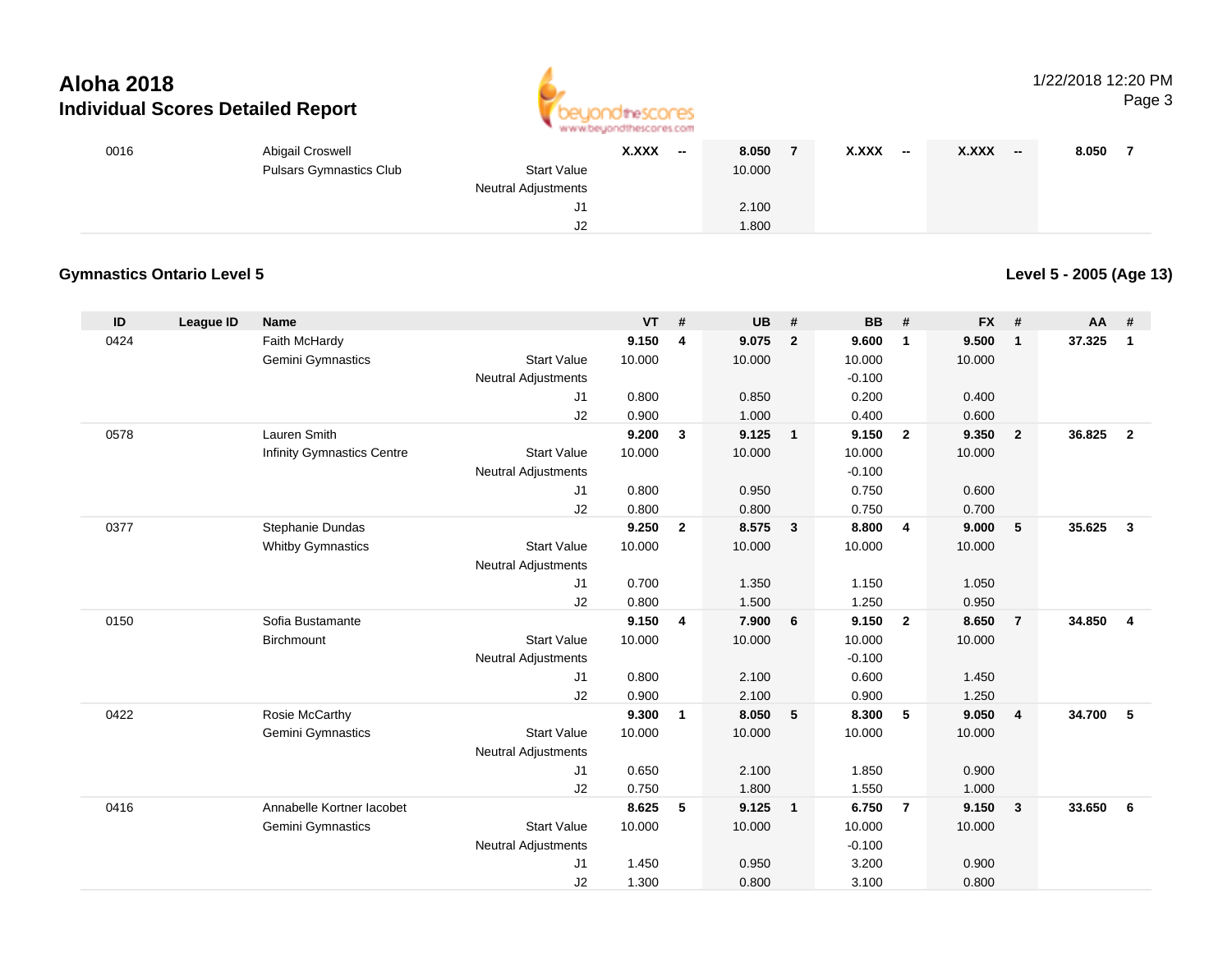

| 0245 | Eden Erkkila                    |                            | 8.275  | - 6 | 7.625   | 7 | 8.000 6  |     | 8.750  | 6 <sup>°</sup> | 32.650 | -7  |
|------|---------------------------------|----------------------------|--------|-----|---------|---|----------|-----|--------|----------------|--------|-----|
|      | Sault Ste Marie Gymnastics Club | <b>Start Value</b>         | 10.000 |     | 10.000  |   | 10.000   |     | 10.000 |                |        |     |
|      |                                 | <b>Neutral Adjustments</b> |        |     |         |   | $-0.100$ |     |        |                |        |     |
|      |                                 | J1                         | .650   |     | 2.450   |   | 1.900    |     | 1.300  |                |        |     |
|      |                                 | J2                         | .800   |     | 2.300   |   | 1.900    |     | 1.200  |                |        |     |
| 0042 | Camille Jelinek                 |                            | 0.000  |     | 8.075 4 |   | 9.075    | - 3 | 9.050  | -4             | 26.200 | - 8 |
|      | <b>Pulsars Gymnastics Club</b>  | <b>Start Value</b>         | 0.000  |     | 10.000  |   | 10.000   |     | 10.000 |                |        |     |
|      |                                 | <b>Neutral Adjustments</b> |        |     |         |   |          |     |        |                |        |     |
|      |                                 | J1                         | 0.000  |     | 2.050   |   | 1.000    |     | 0.950  |                |        |     |
|      |                                 | J2                         | 0.000  |     | 1.800   |   | 0.850    |     | 0.950  |                |        |     |

### **Gymnastics Ontario Level 5**

**Level 5 - 2004 (Age 14)**

| ID   | League ID | <b>Name</b>                     |                            | $VT$ # |              | <b>UB</b> | #              | <b>BB</b> | #              | <b>FX</b> | #                       | <b>AA</b> | #              |
|------|-----------|---------------------------------|----------------------------|--------|--------------|-----------|----------------|-----------|----------------|-----------|-------------------------|-----------|----------------|
| 0152 |           | Dani Sacks                      |                            | 9.500  | 1            | 8.900     | $\mathbf{1}$   | 8.075     | 5              | 9.150     | $\overline{\mathbf{1}}$ | 35.625    | $\mathbf 1$    |
|      |           | <b>Birchmount</b>               | <b>Start Value</b>         | 10.000 |              | 10.000    |                | 10.000    |                | 10.000    |                         |           |                |
|      |           |                                 | Neutral Adjustments        |        |              |           |                |           |                |           |                         |           |                |
|      |           |                                 | J <sub>1</sub>             | 0.500  |              | 1.200     |                | 2.000     |                | 0.900     |                         |           |                |
|      |           |                                 | J2                         | 0.500  |              | 1.000     |                | 1.850     |                | 0.800     |                         |           |                |
| 0048 |           | Vanessa Mathewson               |                            | 9.125  | 4            | 8.375     | $\overline{4}$ | 8.700     | $\overline{2}$ | 9.125     | $\overline{2}$          | 35.325    | $\overline{2}$ |
|      |           | <b>Pulsars Gymnastics Club</b>  | <b>Start Value</b>         | 10.000 |              | 10.000    |                | 10.000    |                | 10.000    |                         |           |                |
|      |           |                                 | <b>Neutral Adjustments</b> |        |              |           |                |           |                |           |                         |           |                |
|      |           |                                 | J1                         | 0.950  |              | 1.650     |                | 1.200     |                | 0.900     |                         |           |                |
|      |           |                                 | J2                         | 0.800  |              | 1.600     |                | 1.400     |                | 0.850     |                         |           |                |
| 0412 |           | Mackenzie Kennedy               |                            | 9.175  | $\mathbf{2}$ | 7.725     | 8              | 8.950     | $\overline{1}$ | 9.100     | $\mathbf{3}$            | 34.950    | 3              |
|      |           | Gemini Gymnastics               | <b>Start Value</b>         | 10.000 |              | 10.000    |                | 10.000    |                | 10.000    |                         |           |                |
|      |           |                                 | Neutral Adjustments        |        |              |           |                |           |                |           |                         |           |                |
|      |           |                                 | J1                         | 0.900  |              | 2.450     |                | 1.100     |                | 0.950     |                         |           |                |
|      |           |                                 | J2                         | 0.750  |              | 2.100     |                | 1.000     |                | 0.850     |                         |           |                |
| 0062 |           | Piper Smith                     |                            | 8.575  | 7            | 8.350     | 5              | 7.700     | - 6            | 8.850     | $\overline{4}$          | 33.475    | 4              |
|      |           | <b>Pulsars Gymnastics Club</b>  | <b>Start Value</b>         | 10.000 |              | 10.000    |                | 10.000    |                | 10.000    |                         |           |                |
|      |           |                                 | <b>Neutral Adjustments</b> |        |              |           |                | $-0.100$  |                |           |                         |           |                |
|      |           |                                 | J1                         | 1.450  |              | 1.800     |                | 2.300     |                | 1.200     |                         |           |                |
|      |           |                                 | J2                         | 1.400  |              | 1.500     |                | 2.100     |                | 1.100     |                         |           |                |
| 0246 |           | Vera Antunes                    |                            | 8.800  | 5            | 8.150     | 6              | 7.550     | 8              | 8.850     | $\overline{4}$          | 33.350    | -5             |
|      |           | Sault Ste Marie Gymnastics Club | <b>Start Value</b>         | 10.000 |              | 10.000    |                | 10.000    |                | 10.000    |                         |           |                |
|      |           |                                 | <b>Neutral Adjustments</b> |        |              |           |                |           |                |           |                         |           |                |
|      |           |                                 | J1                         | 1.100  |              | 1.900     |                | 2.400     |                | 1.150     |                         |           |                |
|      |           |                                 | J2                         | 1.300  |              | 1.800     |                | 2.500     |                | 1.150     |                         |           |                |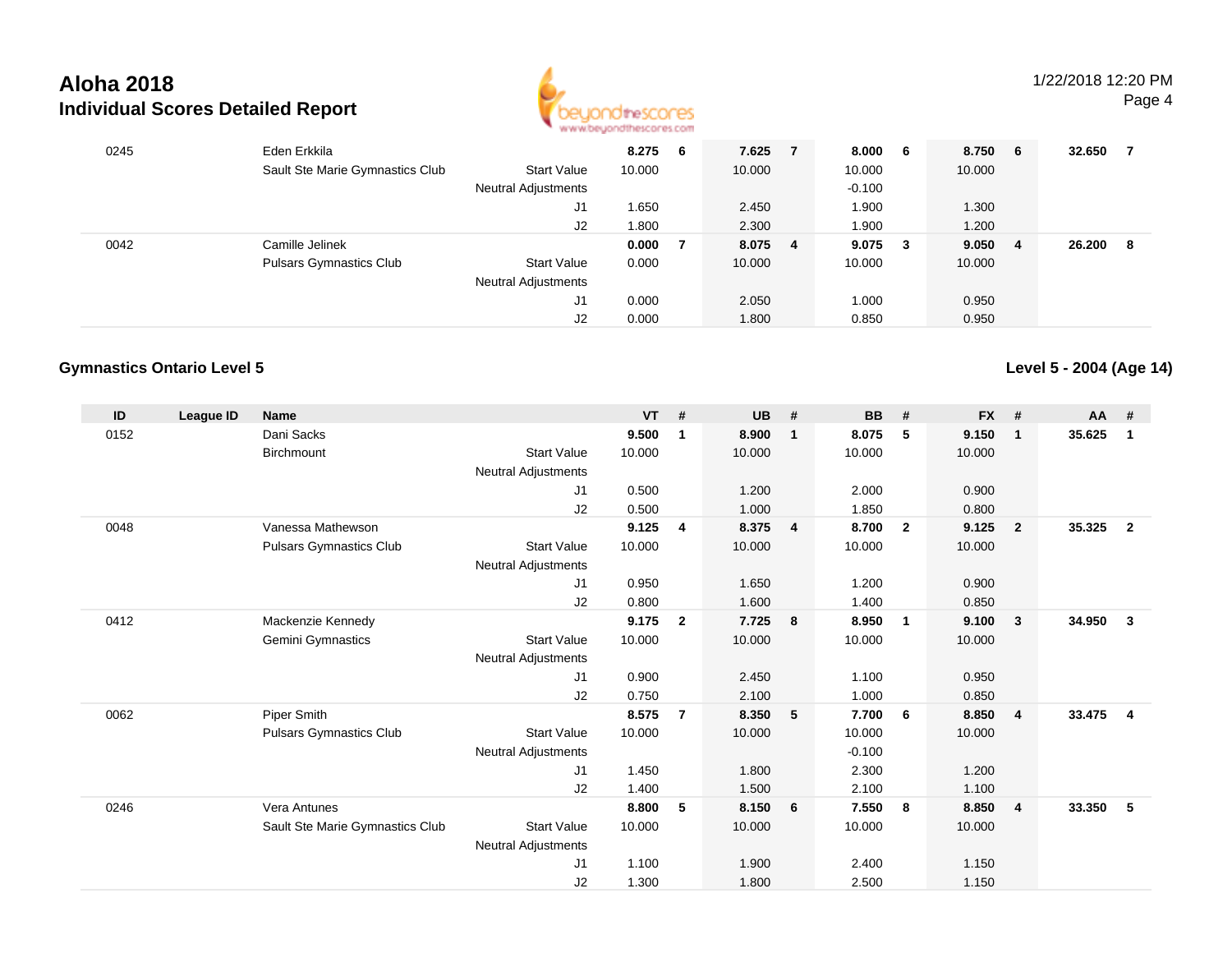

| 0045 | Abigail Laidler                |                            | 9.500  |     | 8.550 3 |                         | 8.550    | $_{3}$                  | 6.675  | - 6                      | 33.275 | - 6 |
|------|--------------------------------|----------------------------|--------|-----|---------|-------------------------|----------|-------------------------|--------|--------------------------|--------|-----|
|      | <b>Pulsars Gymnastics Club</b> | <b>Start Value</b>         | 10.000 |     | 10.000  |                         | 10.000   |                         | 10.000 |                          |        |     |
|      |                                | <b>Neutral Adjustments</b> |        |     |         |                         | $-0.100$ |                         |        |                          |        |     |
|      |                                | J1                         | 0.500  |     | 1.300   |                         | 1.200    |                         | 3.350  |                          |        |     |
|      |                                | J2                         | 0.500  |     | 1.600   |                         | 1.500    |                         | 3.300  |                          |        |     |
| 0153 | Abby Samuel                    |                            | 8.750  | - 6 | 8.600   | $\overline{\mathbf{2}}$ | 7.600    | $\overline{7}$          | 7.900  | -5                       | 32.850 | 7   |
|      | Birchmount                     | Start Value                | 10.000 |     | 10.000  |                         | 10.000   |                         | 10.000 |                          |        |     |
|      |                                | <b>Neutral Adjustments</b> |        |     |         |                         |          |                         |        |                          |        |     |
|      |                                | J1                         | 1.200  |     | 1.600   |                         | 2.300    |                         | 2.200  |                          |        |     |
|      |                                | J2                         | 1.300  |     | 1.200   |                         | 2.500    |                         | 2.000  |                          |        |     |
| 0383 | Madelyn Berthelot              |                            | 9.150  | 3   | 8.075   | $\overline{7}$          | 8.450    | $\overline{\mathbf{4}}$ | X.XXX  | $\overline{\phantom{a}}$ | 25.675 | 8   |
|      | Gemini Gymnastics              | <b>Start Value</b>         | 10.000 |     | 10.000  |                         | 10.000   |                         |        |                          |        |     |
|      |                                | <b>Neutral Adjustments</b> |        |     |         |                         |          |                         |        |                          |        |     |
|      |                                | J1                         | 0.750  |     | 1.950   |                         | 1.750    |                         | 0.000  |                          |        |     |
|      |                                | J <sub>2</sub>             | 0.950  |     | 1.900   |                         | 1.350    |                         | 0.000  |                          |        |     |

### **Gymnastics Ontario Level 5**

**Level 5 - 2003 & Earlier (Age 15+)**

| ID   | League ID | <b>Name</b>              |                            | $VT$ # |   | <b>UB</b> | #              | <b>BB</b> | #                       | FX #   |                         | AA     | #              |
|------|-----------|--------------------------|----------------------------|--------|---|-----------|----------------|-----------|-------------------------|--------|-------------------------|--------|----------------|
| 0378 |           | Moriah Gilbert           |                            | 9.100  | 3 | 8.650     | 1              | 8.150     | 4                       | 9.450  | $\overline{\mathbf{1}}$ | 35.350 | $\mathbf{1}$   |
|      |           | <b>Whitby Gymnastics</b> | <b>Start Value</b>         | 10.000 |   | 10.000    |                | 10.000    |                         | 10.000 |                         |        |                |
|      |           |                          | <b>Neutral Adjustments</b> |        |   |           |                | $-0.100$  |                         |        |                         |        |                |
|      |           |                          | J1                         | 0.800  |   | 1.500     |                | 1.900     |                         | 0.500  |                         |        |                |
|      |           |                          | J2                         | 1.000  |   | 1.200     |                | 1.600     |                         | 0.600  |                         |        |                |
| 0154 |           | <b>Phelan Deneault</b>   |                            | 9.200  | 1 | 8.200     | $\mathbf{3}$   | 8.850     | $\overline{\mathbf{1}}$ | 8.825  | $\overline{4}$          | 35.075 | $\overline{2}$ |
|      |           | Birchmount               | <b>Start Value</b>         | 10.000 |   | 10.000    |                | 10.000    |                         | 10.000 |                         |        |                |
|      |           |                          | Neutral Adjustments        |        |   |           |                |           |                         |        |                         |        |                |
|      |           |                          | J1                         | 0.650  |   | 1.800     |                | 1.200     |                         | 1.150  |                         |        |                |
|      |           |                          | J2                         | 0.950  |   | 1.800     |                | 1.100     |                         | 1.200  |                         |        |                |
| 0009 |           | Shannon Brown            |                            | 8.625  | 6 | 7.525     | 4              | 8.675     | $\overline{\mathbf{2}}$ | 8.750  | - 5                     | 33.575 | $\mathbf{3}$   |
|      |           | Pulsars Gymnastics Club  | <b>Start Value</b>         | 10.000 |   | 10.000    |                | 10.000    |                         | 10.000 |                         |        |                |
|      |           |                          | Neutral Adjustments        |        |   |           |                | $-0.100$  |                         |        |                         |        |                |
|      |           |                          | J1                         | 1.250  |   | 2.550     |                | 1.300     |                         | 1.300  |                         |        |                |
|      |           |                          | J2                         | 1.500  |   | 2.400     |                | 1.150     |                         | 1.200  |                         |        |                |
| 0283 |           | Chanelle Bedward         |                            | 8.875  | 4 | 8.600     | $\overline{2}$ | 6.700     | $\overline{7}$          | 9.125  | $\overline{2}$          | 33.300 | -4             |
|      |           | Scarborough Gym Elites   | <b>Start Value</b>         | 10.000 |   | 10.000    |                | 10.000    |                         | 10.000 |                         |        |                |
|      |           |                          | Neutral Adjustments        |        |   |           |                |           |                         |        |                         |        |                |
|      |           |                          | J1                         | 1.150  |   | 1.300     |                | 3.200     |                         | 0.850  |                         |        |                |
|      |           |                          | J2                         | 1.100  |   | 1.500     |                | 3.400     |                         | 0.900  |                         |        |                |